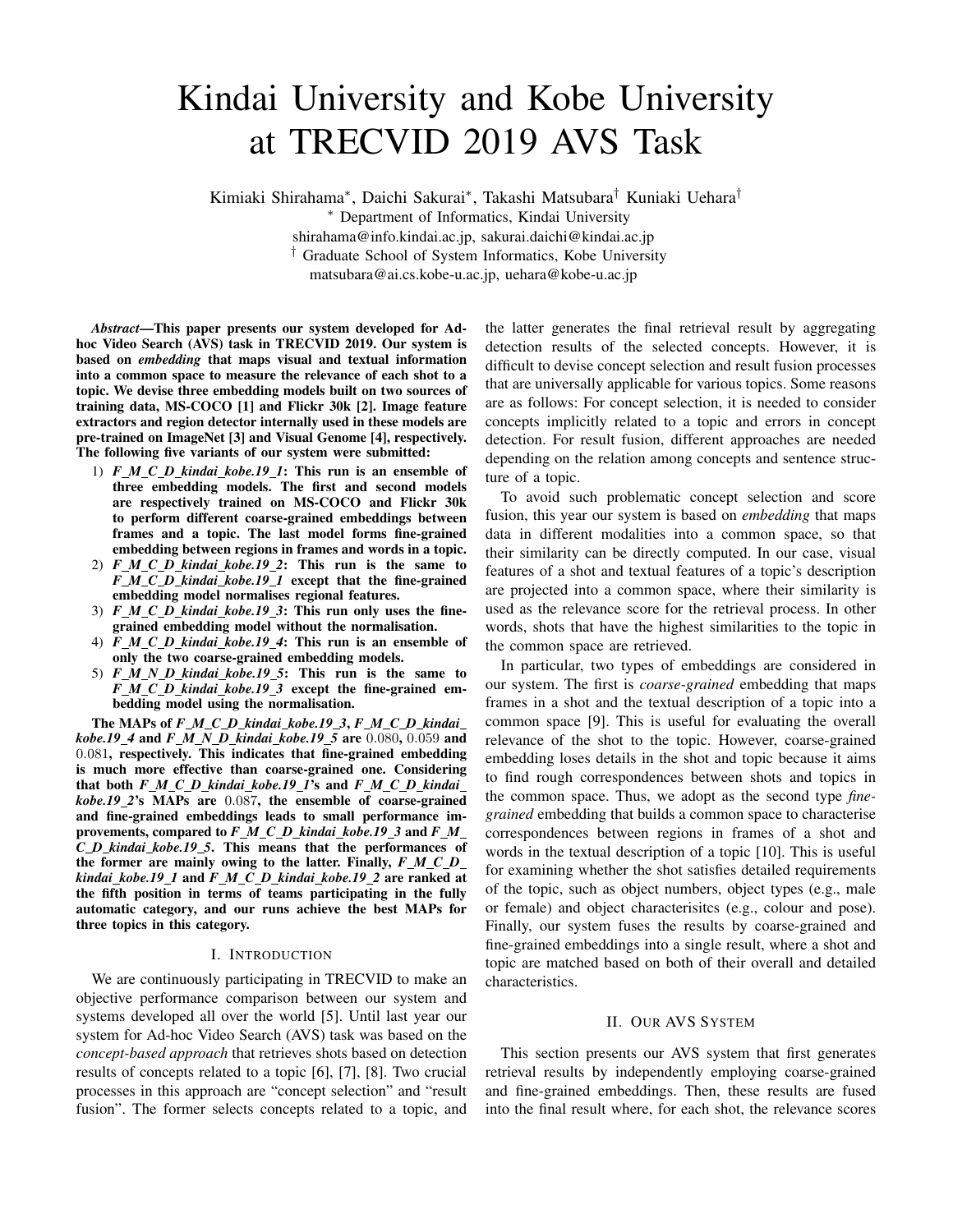computed by coarse-grained and fine-grained embeddings are simply summed up. Each of embeddings is detailed below.

### *A. Coarse-grained Embedding*

Fig. 1 summarises our coarse-grained embedding method that is based on *Visual-Semantic Embedding* (VSE++) proposed in [9]. First of all, VSE++ is trained on a dataset consisting of image-caption pairs, each of which represents an image and caption that are relevant to each other. This kind of pair is called *positive pairs*, while every pair of image and caption that are irrelevant to each other is called *negative pair*. After training of VSE++ is finished, it is applied to frames in a shot and the textual description of a topic.



Fig. 1. An overview of our coarse-grained embedding method VSE++

As depicted in the top-right of Fig. 1, ResNet152 [11] trained on ImageNet [3] is used to extract a 2048-dimensional image feature from an image. Then, this feature is transformed into a 1024-dimensional feature via a Fully-Connected (FC) layer. Also, the top-left of Fig. 1 illustrates that each word in a text caption is encoded into a 300-dimensional feature using a word embedding layer. Subsequently, Gated Reccurrent Unit (GRU) is used to aggregate such features for all words into a single 1024-dimensional feature by considering the order of these words. In this framework, VSE++ optimises the FC layer in the image side and the word embedding layer and GRU in the text side, so that similar 1024-dimensional features are generated for images and captions in positive pairs, while producing dissimlar features for negative pairs. That is, images and captions in positive pairs are close to each other in the 1024-dimensinal common space, while those in negative pairs are distant from each other.

In the optimisation described above, VSE++ uses a triplet loss function to pay special attention to "hard" negative pairs each including an image and caption, which are irrelevant to each other but are located closely in the common space. VSE++ attempts to make images and captions in such hard negative pairs projected distant from each other in the common space. This is very useful for the retrieval process because images in hard negative pairs are nothing except for false positives, and frames in shots similar to those false positives become to be ranked at lower positions in a retrieval result.

# *B. Fine-grained Embedding*

*Stacked Cross Attention Network* (SCAN) proposed in [10] is adopted for fine-grained embedding. Fig. 2 illustrates an overview of SCAN which is firstly trained on a dataset containing positive and negative pairs, and then used for shot frames and topic's textual description, similar to VSE++. As shown in the top-right of Fig. 2, an image is analysed to extract  $k$  "salient regions" ( $k = 36$  in our case), each of which is likely to include a concept with an attribute, such as "blue water", "black hair", or "floral dress". To extract salient regions, we employ the bottom-up attention model [12] that is implemented with Faster R-CNN based on ResNet101 backbone and trained on Visual Genome dataset [4]. As a result, each of *k* regions is represented by a 2048-dimensional feature and transformed into a 1024-dimensional feature via an FC layer. On the other hand, the top-left of Fig. 2 shows the extraction of a 1024-dimensional feature for each word in a caption [10]: First, each word is encoded into a 300-dimensional feature using a word embedding layer, and then is represented by two 1024-dimensional features using a bi-directional GRU. Here, the first and second features are obtained by the forward and backward GRUs in the bi-directional GRU, respectively. The final feature for the word is computed as their average.



Fig. 2. An overview of our fine-grained embedding method SCAN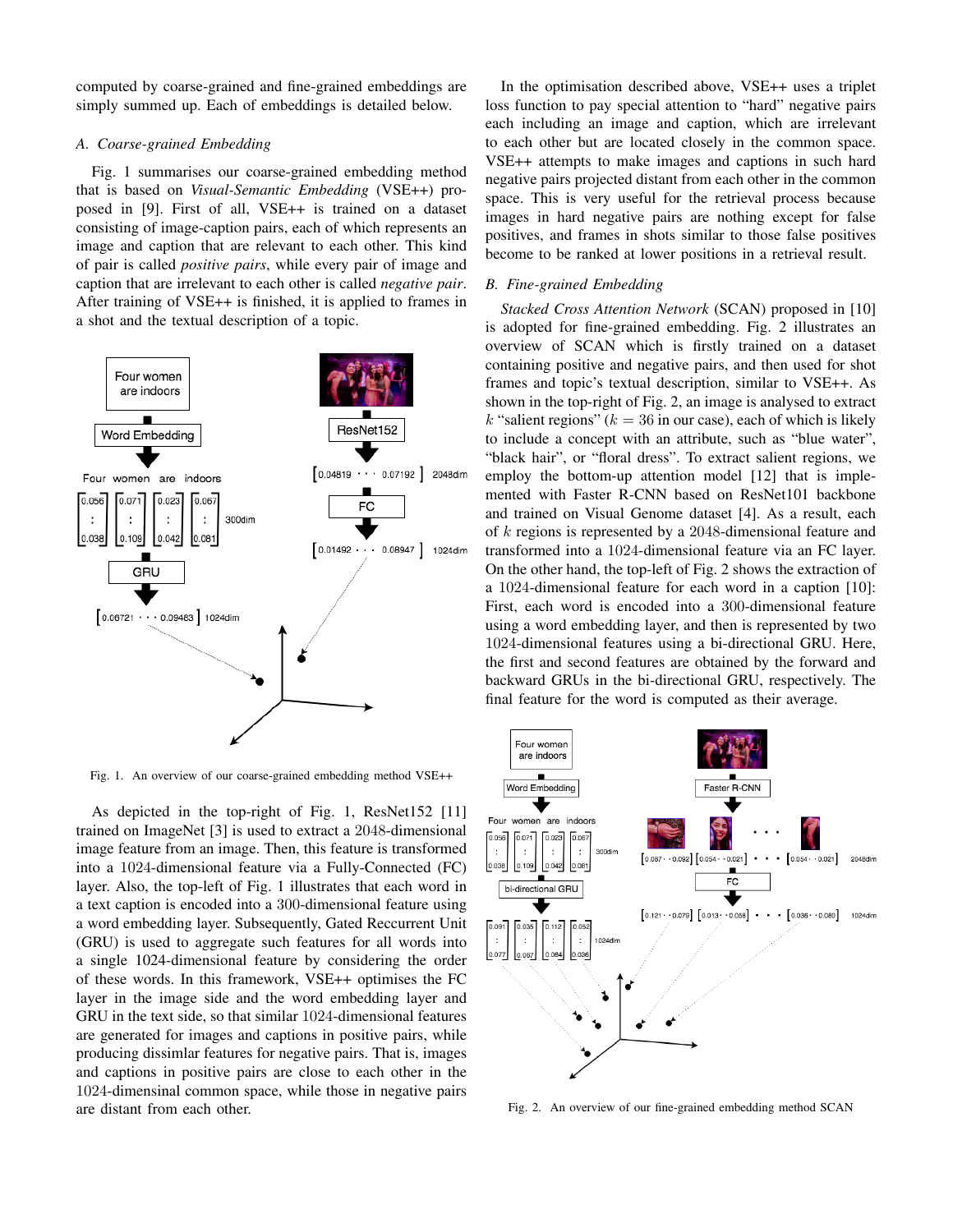After the aforementioned feature extractions, *n* words in a caption *C* and *k* regions in an image *I* are now projected into the 1024-dimensional common space. SCAN aims to probabilistically make correspondences between words and regions through the *attention* mechanism where a pair of word and region relevant to each other gets a high attention. Specifically, the attention  $\alpha_{ij}$  between the *i*-th region ( $1 \le i \le k$ ) and the *j*-th word  $(1 \le j \le n)$  is computed as follows:

$$
\alpha_{ij} = \frac{\exp(\lambda_1 s_{ij})}{\sum_{i=1}^k \exp(\lambda_1 s_{ij})}
$$
(1)

where *sij* is the normalised cosine similarity between the feature  $e_j$  of the *j*-th word and the feature  $v_i$  of the *i*-th region (see [10] for more details). And,  $\lambda_1$  is a hyperparameter to control the balance of attentions over *k* regions. Eq. (1) represents a probability of how relevant the *i*-th region is to the *j*-th word. Then, the "word-level" relevance of how suitable *k* regions in *I* are for the *j*-th word is defined as follows:

$$
R(e_j, a_j^v) = \frac{e_j^T a_j^v}{||e_j|| ||a_j||} \text{ where } a_j^v = \sum_{i=1}^k \alpha_{ij} v_i \qquad (2)
$$

That is,  $a_j^v$  is the average of regional features weighted by their attentions to the *j*-th word. The word-level relevance  $R(e_j, a_j^v)$  is calculated as the cosine similarity between  $a_j^v$  and  $e_j$ . The final relevance  $R(C, I)$  between *C* and *I* is obtained by LogSumExp pooling below:

$$
R(C, I) = \log \left(\sum_{j=1}^{n} \exp \left(\lambda_2 R(e_j, a_j^v)\right)\right)^{(1/\lambda_2)}
$$
 (3)

where  $\lambda_2$  is a hyperparameter to control the balance of wordlevel relevances for *n* words in *C*. SCAN optimises the FC layer in the image side and the word embedding layer and bi-directional GRU in the caption side, so that *R*(*C, I*)s for positive pairs and those for negative pairs become high and low, respectively. This accordingly allows the attention mechanism to estimate high  $\alpha_{ij}$  if the *i*-th region is relevant to the *j*-th word, and low  $\alpha_{ij}$  for the other region-word pairs.

### III. EXPERIMENTS

This section provides the experimental results of our embedding-based AVS system. Some implementation details are firstly described, and then the results and a discussion about them are given.

#### *A. Implementation Details*

For coarse-grained embedding, two types of VSE++ are used, the one named "VSE++M" is trained on MS-COCO dataset [1] and the other termed "VSE++F" is built on Flickr 30k dataset [2]. For each shot, VSE++M and VSE++F are applied to the NIST-provided keyframe and 10 frames that are equi-distantly sampled over time. Assuming the case of VSE++M, it is used to encode the keyframe and 10 frames into 1024-dimensional features, which are subsequently aggregated into a single 1024-dimensional feature by average pooling. Meanwhile, using VSE++M, the textual description of a topic is encoded into a 1024-dimensional feature. Afterwords, shots are ranked by computing the cosine similarity between the feature of each shot and the one of the topic. Finally, the retrieval result by VSE++M is obtained as a set of 1000 shots that have the highest similarities to the topic. The same procedure is used to obtain the retrieval result by VSE++F. Lastly, the final result by coarse-grained embedding is obtained by fusing the results with VSE++M and VSE++F. Here, the overall similarity (relevance) of each shot to the topic is simply the sum of the cosine similarities computed in VSE++M and VSE++F.

For fine-grained embedding, SCAN is trained on MS-COCO dataset [1]. Because of its expensive computational cost, only the keyframe of each shot is processed. Furthermore, due to the GPU memory limitation, salient regions are extracted from each keyframe that is scaled to make the longer side (width or height) 480 pixels. SCAN is used to make correspondences between words in the text description of a topic and salient regions in the keyframe of a shot. Then, the relevance of the shot to the topic is computed using Eq. (3). Shots are ranked based on their relevances and 1000 shots with the highest relevances form a retrieval result. Finally, the fusion of retrieval results by coarse-grained and fine-grained emebeddings is done by simply summing the relevances computed by them.

Based on the above-mentioned fusion approaches, the five submitted runs are configured as follows:

- 1) *F M C D kindai kobe.19 1* is an ensemble of VSE++M, VSE++F and SCAN.
- 2) *F M C D kindai kobe.19 2* is an ensemble of VSE++M, VSE++F, and SCAN where the feature  $v_i$  of the *i*-th region is L2-normalised.
- 3) *F M C D kindai kobe.19 3* is comprised only of SCAN to examine the effectiveness of fusing it with coarse-grained embedding (VSE++M and VSE++F).
- 4) *F M C D kindai kobe.19 4* is an ensemble of VSE++M and VSE++F to compare the performance of coarse-grained embedding to the one of fine-grained embedding (SCAN).
- 5) *F M N D kindai kobe.19 5* is comprised only of SCAN with L2-normalisation, and its purpose is the same to  $F_M_C_D_k$ *kindai\_kobe.19\_3.*

#### *B. Results*

Fig. 3 shows the ranking of 37 AVS methods developed in the fully automatic category. Each bar represents the MAP of one method, and the five red bars represent the MAPs of our submitted runs. As can be seen from Fig. 3, *F M C D kindai kobe.19 1* and *F M C D kindai kobe. 19 2* are ranked at the 14-th and 15-th positions, respectively (both runs actually get the same MAPs 0*.*087). These positions correspond to the fifth position among nine teams participating in the fully automatic category. In Fig. 3, the MAPs of *F M C D kindai kobe.19 3*, *F M C D kindai kobe.19 4* and *F M N D kindai kobe.19 5* are 0*.*080, 0*.*059 and 0*.*081, respectively. This indicates that fine-grained embedding based on SCAN (either using or not-using L2-normalisation)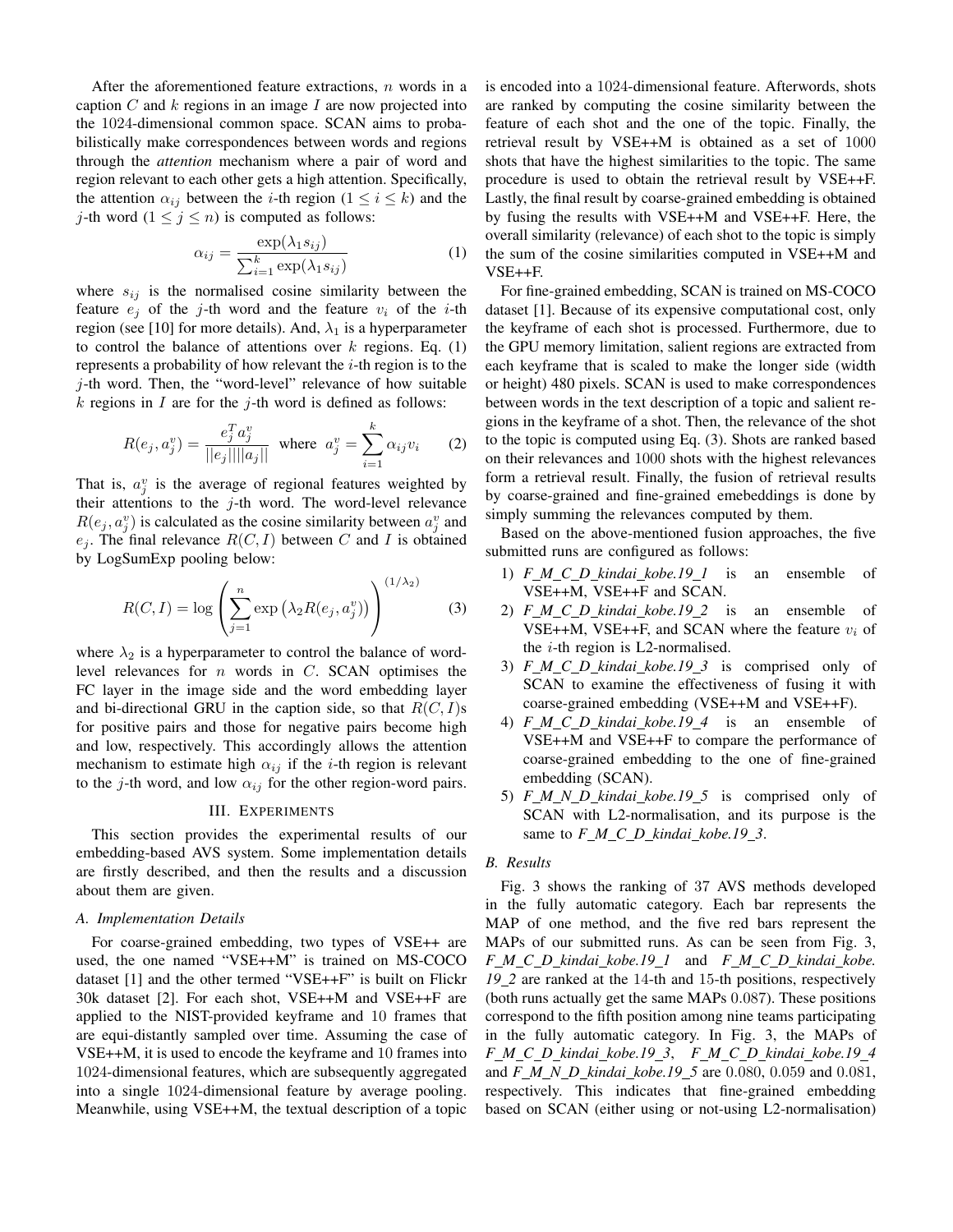

Fig. 3. Ranking of AVS methods developed in the fully automatic category with respect to their MAPs.



Fig. 4. Comparison between the best AP and APs of our submitted runs for each of 30 topics in the fully automatic category.

is much more effective than coarse-grained embedding based on the ensemble of  $VSE++M$  and  $VSE++F<sup>1</sup>$ . One characteristic example showing the superiority of finegrained embedding over coarse-grained one is topic 636 "Find shots of a man and a baby both visible", for which the former appropriately retrieves shots including both of man's and baby's appearances, while the latter retrieves many shots only including man's or baby's appearance. In addition, *F M C D kindai kobe.19 1*'s and *F M C D kindai kobe.19 2*'s MAPs (both are 0*.*087) demonstrate the effectiveness of an ensemble of coarse-grained and fine-grained embeedings. But, the improvement is only 0*.*006 compared to *F M N D kindai kobe.19 5*'s MAP 0*.*081. This reveals the significant contribution of fine-grained embedding to the ensemble result.

Finally, for each of 30 topics, Fig. 4 shows the comparison between the best AP marked by cross and the APs of our five submitted runs marked by circle. The three red circles indicates that our submitted runs achieve the best APs for the corresponding three topics.

# IV. CONCLUSION AND FUTURE WORK

This paper introduced our AVS system that is an ensemble of coarse-grained embedding VES++ and fine-grained embedding SCAN. The results show the effectiveness of the ensemble, to which fine-grained embedding has a much more contribution than coarse-grained embedding. This is also supported by their individual performances, that is, fine-grained embedding is much more accurate than coarse-grained one.

Based on the obtained results, we plan to put a more focus on fine-grained embedding in the future. Specifically, this embedding currently takes very long time (about 13*.*3 hours) to finish the retrieval for a tpoic. One reason is that matching between regions and words is exhaustively performed for all shots, most of which are clearly irrelevant to the topic. Thus, we will develop a fast matching method that efficiently filters out many irrelevant shots by considering the structure of the topic's textual description and the relation among regions. This may also lead to a performance improvement, because general meanings like phrases can be matched with regions. Another future work will address how to deal with the "out-ofvocabulary" problem. Words in textual descriptions of some topics do not exist in neither MS-COCO's nor Flickr 30k's vocabulary. Only regarding such words as "unknown words" yields a poor retrieval performance. To overcome this, we plan to exploit Web images annotated with captions including unknown words.

#### **REFERENCES**

[1] T.-Y. Lin, M. Maire, S. Belongie, J. Hays, P. Perona, D. Ramanan, P. Dollár, and C. L. Zitnick, "Microsoft coco: Common objects in

<sup>1</sup>Our preliminary experiment showed that the ensemble of VSE++M and VSE++F is better than only using VSE++M or VSE++F.